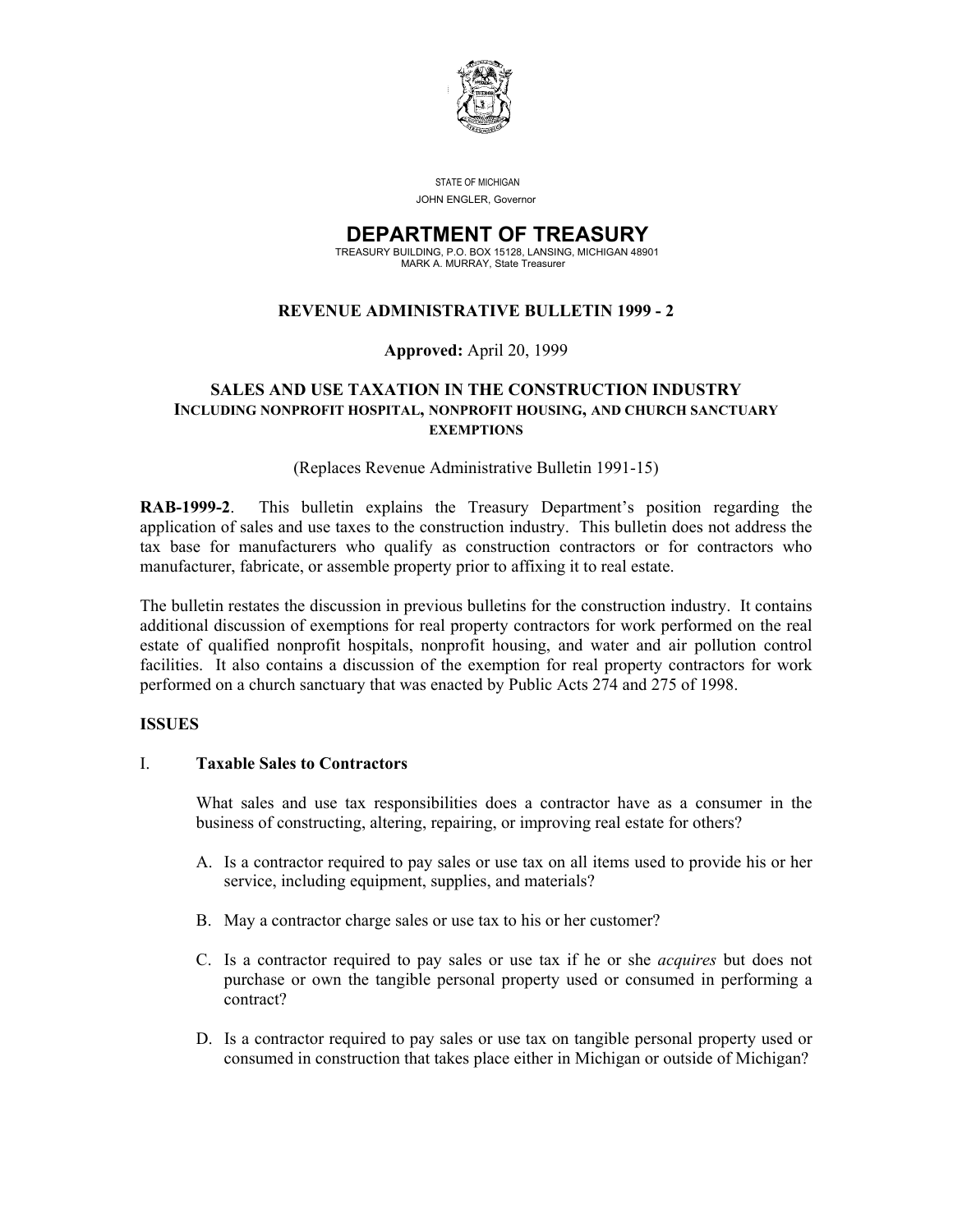#### II. **Exempt Sales to Contractors**

When does a real property contractor qualify for the exemptions from sales and use tax liability for property affixed to and made a structural part of real estate of the following entities:

- A. Nonprofit Hospitals
- B. Qualified Nonprofit Housing
- C. Church Sanctuaries
- D. Qualified Water Pollution Control Facilities and Qualified Air Pollution Control Facilities
- E. What documentary support is required to claim such an exemption?

## III. **Contractor Engaged in Retail Sales**

What sales and use tax responsibilities does a contractor have when also engaged in the business of making sales at retail of tangible personal property?

- A. Is a contractor who is also a retailer required to be licensed under the General Sales Tax Act?
- B. Is a contractor who is also a retailer required to pay sales or use tax when material is removed from resale inventory in Michigan and used by the contractor in performing a construction contract?

## IV. **Suppliers**

What sales and use tax responsibilities does a "supplier" have when selling to a contractor engaged in the business of constructing, altering, repairing, or improving real estate for others?

- A. Who is a "supplier" for sales and use tax purposes?
- B. Is a supplier liable for the collection and payment of sales and use tax to the Department of Treasury?

## **CONCLUSIONS**

## I. **Taxable Sales to Contractors**

A contractor incurs sales and use tax responsibilities as a consumer in the business of constructing, altering, repairing, or improving real estate for others.

A. A contractor is required to pay sales or use tax on all items used to provide his or her service, including equipment, supplies, and materials.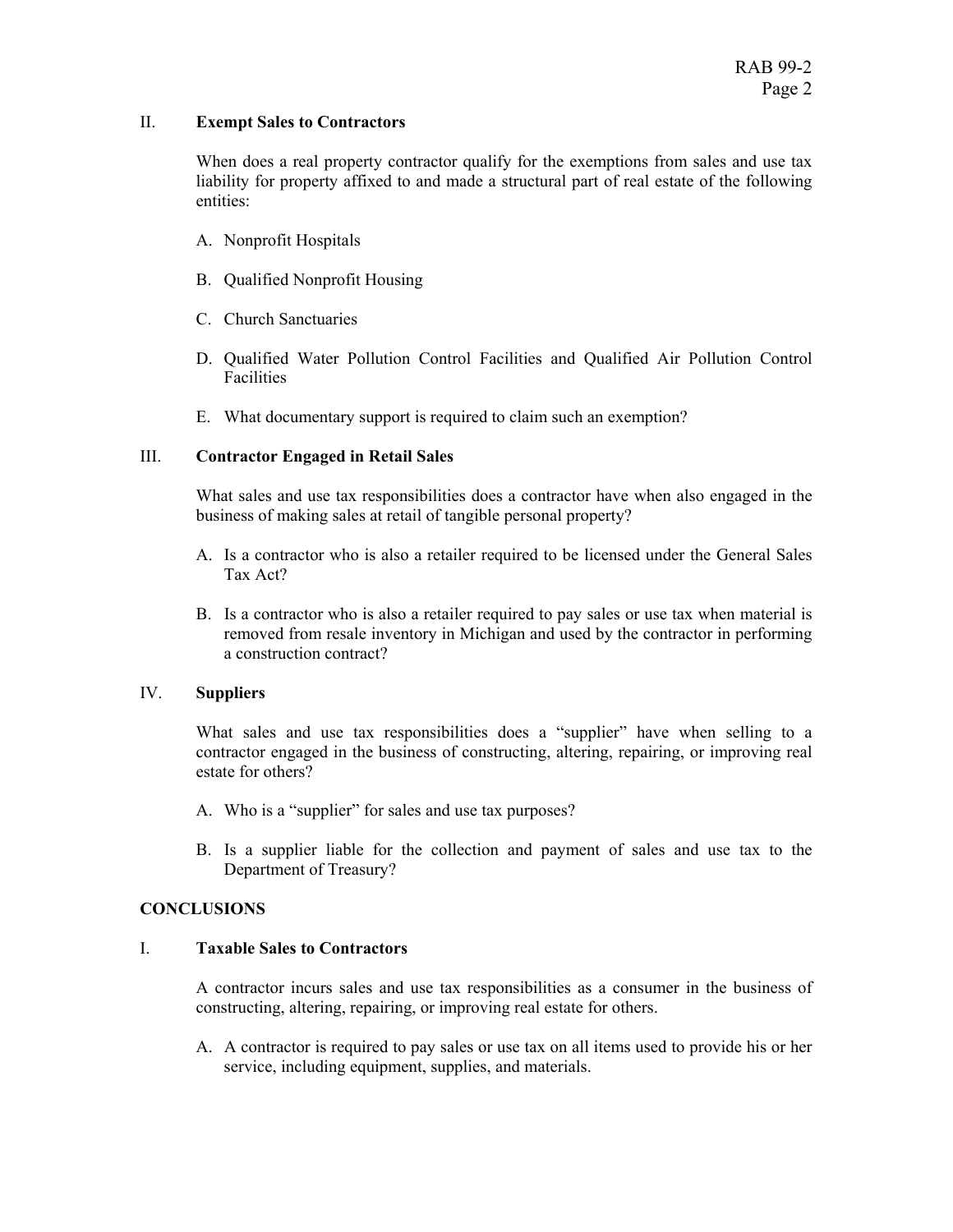- B. A contractor who pays sales or use tax on the purchase of property, such as equipment, supplies, and materials, cannot charge sales or use tax directly to his or her customer. However, the contractor can include the amount of the tax in the total contract price as an overhead cost.
- C. A contractor is required to pay sales or use tax if he or she *acquires* tangible personal property even if he or she *does not purchase or own* the tangible personal property if sales or use tax has not already been paid on the tangible personal property.

## **Example**

A nonprofit school purchases building materials in a tax-exempt transaction and provides the materials to the contractor for use or consumption in performing the contract upon the school's real property. The contractor must pay use tax on the property, absent any other applicable exemption.

D. A contractor is required to pay sales or use tax on tangible personal property acquired in Michigan that is used in a construction project that takes place either within Michigan or outside of Michigan.

## II. **Exempt Sales to Contractors**

Five limited sales and use tax exemptions are available to a contractor as a consumer in the business of constructing, altering, repairing, or improving real estate for others. A real property contractor in the business of constructing, altering, repairing, or improving real estate is afforded exemptions for property affixed to or made a structural part of real estate that qualifies under A through D below:

## A. **Nonprofit Hospitals**

This exemption applies to real estate owned by a "nonprofit hospital". To qualify for this exemption, a hospital must meet a four-part definition. The definition requires: (1) that the hospital must be a separately organized institution or establishment; (2) that the hospital must have as its primary purpose the provision of acute or intensive healthcare and nursing; (3) that the hospital must provide these services to persons requiring them; and, (4) that the hospital must not be operated for profit and no benefit from the real estate inures to individuals or private shareholders.

## B. **Qualified Nonprofit Housing**

Only private qualified nonprofit housing that has received an exemption certificate from the Michigan Housing Development Authority (MSHDA) qualifies for this exemption. Public nonprofit housing is not covered by MSHDA and therefore does not qualify for exemption.

## C. **Church Sanctuaries**

(Effective only for purchases made on or after July 22, 1998.) The exemption applies only to materials affixed to or made a structural part of the "sanctuary" portion of a building. The building must be owned, occupied, and used by a religious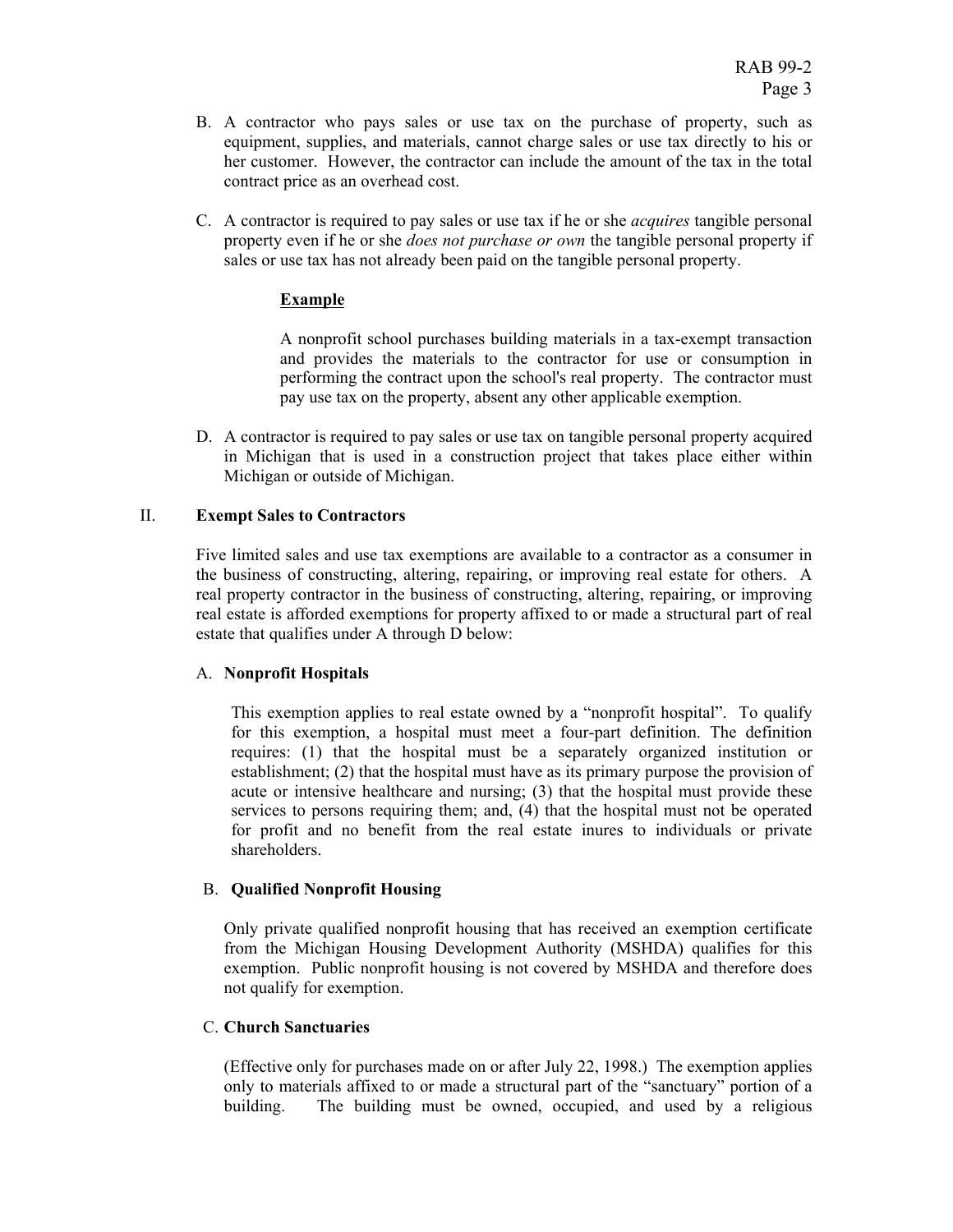organization qualified under section  $501(c)(3)$  of the internal revenue code of 1986. **The exemption does not apply to the entire building.** The exemption is limited to building portions that are predominantly and regularly used for worship service. Predominant use will be presumed if public worship occurs more than 50% of the time that the building portion is in use. "Use" includes passive uses, such as storage. Regular use means the normal or usual periodic use or uniform use of that portion of the building.

A Sanctuary is:

- 1. Those portions of a building where the acts of worship take place, and
- 2. Those portions of a building structurally necessary to the portion of the building where worship takes place.

**"Those portions of a building where the acts of worship take place" --** means those areas where the public participates in worship, including areas dedicated to individual worship such as chapels, and those portions of a building whose sole use and function is directly related to the act of public worship. These areas include a sacristy or similar area adjacent to the room where public worship services are conducted or areas where consumables are prepared for use in the worship service. It includes a vestry or similar area adjacent to the room where public worship services are conducted or where clergy or other religious leaders prepare for public worship services. It does not include areas for social functions, day care, schooling, religious education, or any other activity that does not constitute public worship.

**"Those portions of a building structurally necessary to the worship portion of the building where worship takes place"** -- means those structural portions of the building directly connected to the area where public worship takes place such as foundations, including basement walls which support the interior worship area; exterior walls and their finishing materials directly adjacent to the interior worship area; interior walls, floors and ceilings facing the interior ceiling area; and roofs directly over the interior worship area. To the extent exterior walls, foundations and roofs extend beyond the interior worship area they are not exempt. Roofs not directly over the interior worship area, such as roofs over a second story office that is above the interior worship area are not exempt but may be included in the apportionment formula described below. Structural necessity includes building utilities such as heating, ventilating and air conditioning devices. In instances where a single piece of equipment, such as a furnace, is supplying qualified sanctuary areas as well as other non-exempt areas, a percentage shall be developed to represent the exempt portion of the device. The percentage shall be derived from a fraction, the numerator of which shall be the square footage of the sanctuary and the denominator of which shall be the total square footage of the entire building including all regularly heated or cooled areas, such as basements. This same percentage may be applied to total material purchases for multiple use areas such as roofs and foundations in lieu of accounting for actual cubic yards of concrete or squares of roof shingles directly under or over the sanctuary.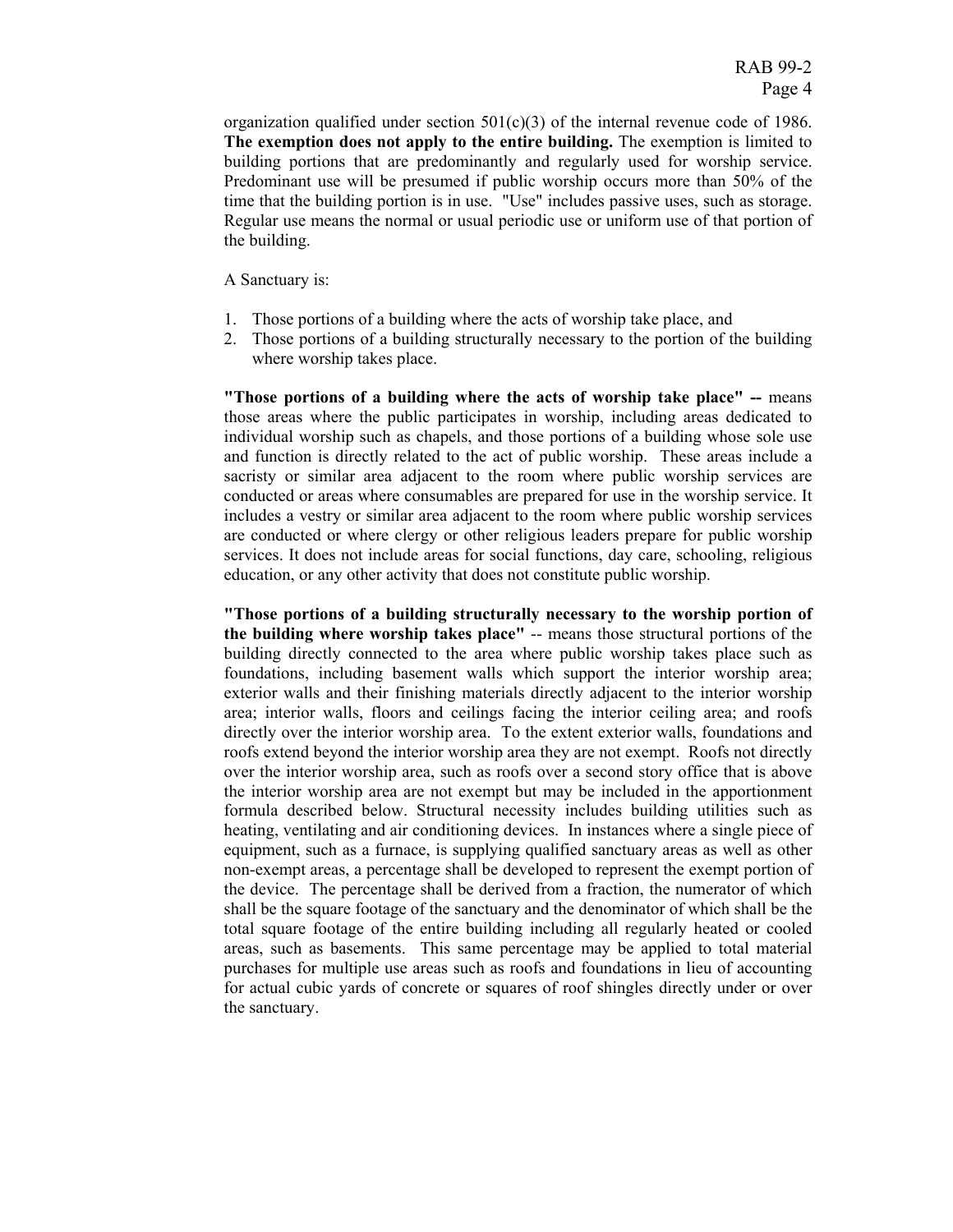#### D. **Qualified Water Pollution Control Facilities and Qualified Air Pollution Control Facilities**

The State Tax Commission must have granted certification to the facilities before the contractor may qualify for the exemption. The exemption is not available prior to the receipt of a signed exemption from the State Tax Commission.

#### D. **Documentary Support**

The contractor must obtain a written statement from the property owner specifying the legal and factual basis for the claimed exemption. The preferred statement form is attached to this bulletin.

#### III. **Contractor Engaged in Retail Sales**

A contractor is engaged in the business of making sales at retail of tangible personal property when selling property, such as building materials, "over-the-counter" to customers. A contractor also makes a sale at retail when he or she sells tangible personal property is sold in the course of performing a construction contract and the property is not consumed, affixed to, or made a part of the real property upon installation but remains tangible personal property.

- A. A contractor who engages in sales at retail must be licensed under the General Sales Tax Act.
- B. A contractor who is engaged in sales at retail is required to pay sales or use tax when material is removed from resale inventory in Michigan and used by the contractor in performing a construction contract, regardless of the location of the construction project.

## IV. **Suppliers**

- A. A "supplier" -- for sales and use tax purposes is a person in the business of selling building materials, supplies, tools, equipment, etc. to contractors at retail.
- B. A supplier is liable for the collection and payment of sales and use tax to the Department of Treasury when selling materials, supplies, tools, equipment, etc. to a contractor. In such a transaction, the contractor is the consumer who pays the sales or use tax to the supplier.

#### **LAW AND ANALYSIS**

#### **I. Taxable Sales to Contractors**

A contractor pays sales or use tax on all items used to provide his service, including equipment, supplies and materials. A contractor is defined as a consumer in the Use Tax Act [P.A. 94 of 1937, as amended] when engaged in the business of constructing, altering, repairing, or improving real estate for others. The General Sales Tax Act [1933 PA 137, as amended] also contains provisions effectively treating the contractor as a consumer.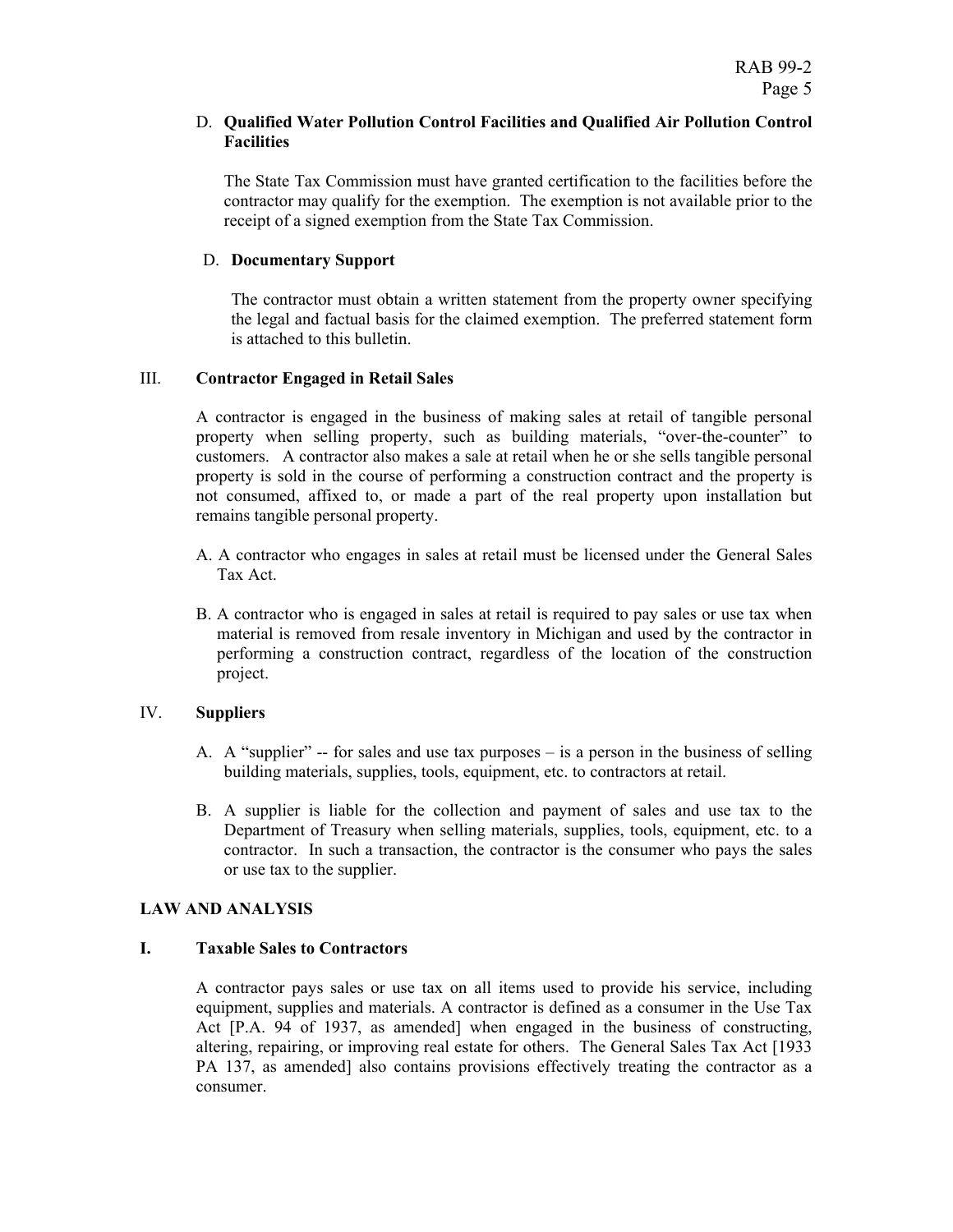Section  $2(g)$  of the Use Tax Act [MCL 205.92(g); MSA 7.555(2)(g)] states:

"Consumer" means the person who has purchased tangible personal property or services for storage, use, or other consumption in this state and includes a person acquiring tangible personal property if engaged in the business of constructing, altering, repairing or improving the real estate of others.

Section 1c of the General Sales Tax Act [MCL 205.51c; MSA 7.521c] states in part:

"Sale at retail" includes the sale of tangible personal property to persons directly engaged in the business of constructing, altering, repairing, or improving real estate for others …

The contractor is the consumer in transactions involving tangible personal property that becomes attached to real estate in the performance of a construction contract for others. As the consumer, the contractor pays the sales or use tax due on tangible personal property which is acquired in Michigan. This is true whether the construction takes place inside or outside of Michigan.

Under MCL  $205.92(g)$  and  $205.93$ , the contractor cannot charge the tax to the other party to the contract because the contractor is using or consuming the building materials in constructing realty for others rather than reselling it at retail. The contractor can, however, recover expenses incurred in performing the contract, including taxes paid on the building materials, by including the amount of such expenses in the total contract price.

A contractor need not purchase or own the materials being affixed to real estate to incur a use tax liability. The Use Tax Act provides that a contractor is subject to use tax if the contractor merely acquires tangible personal property which is used in the contractor's business is. MCL 205.92(g); MSA 7.555(2)(g). Thus, use tax is due in situations where the contractor receives the materials from its customer when the customer has purchased the materials without payment of sales or use tax, i.e., places of worship, schools, state, city, county, municipalities, nonprofit organizations, etc.

In addition to paying tax on materials becoming part of real estate of others, the real property contractor pays sales or use tax on all equipment, supplies, and other items of tangible personal property purchased, withdrawn from inventory, or consumed in Michigan.

## **II. Exempt Sales to Contractors**

A real property contractor is afforded five exemptions from sales and use tax liability as a consumer in the business of constructing, altering, repairing, or improving real estate for others. These exemptions are for nonprofit hospitals, qualified nonprofit housing, church sanctuaries, qualified water pollution control facilities and qualified air pollution control facilities**.**

Section 4(l) of the Use Tax Act [MCL 205.94(l); MSA 7.555(4)(1)] provides: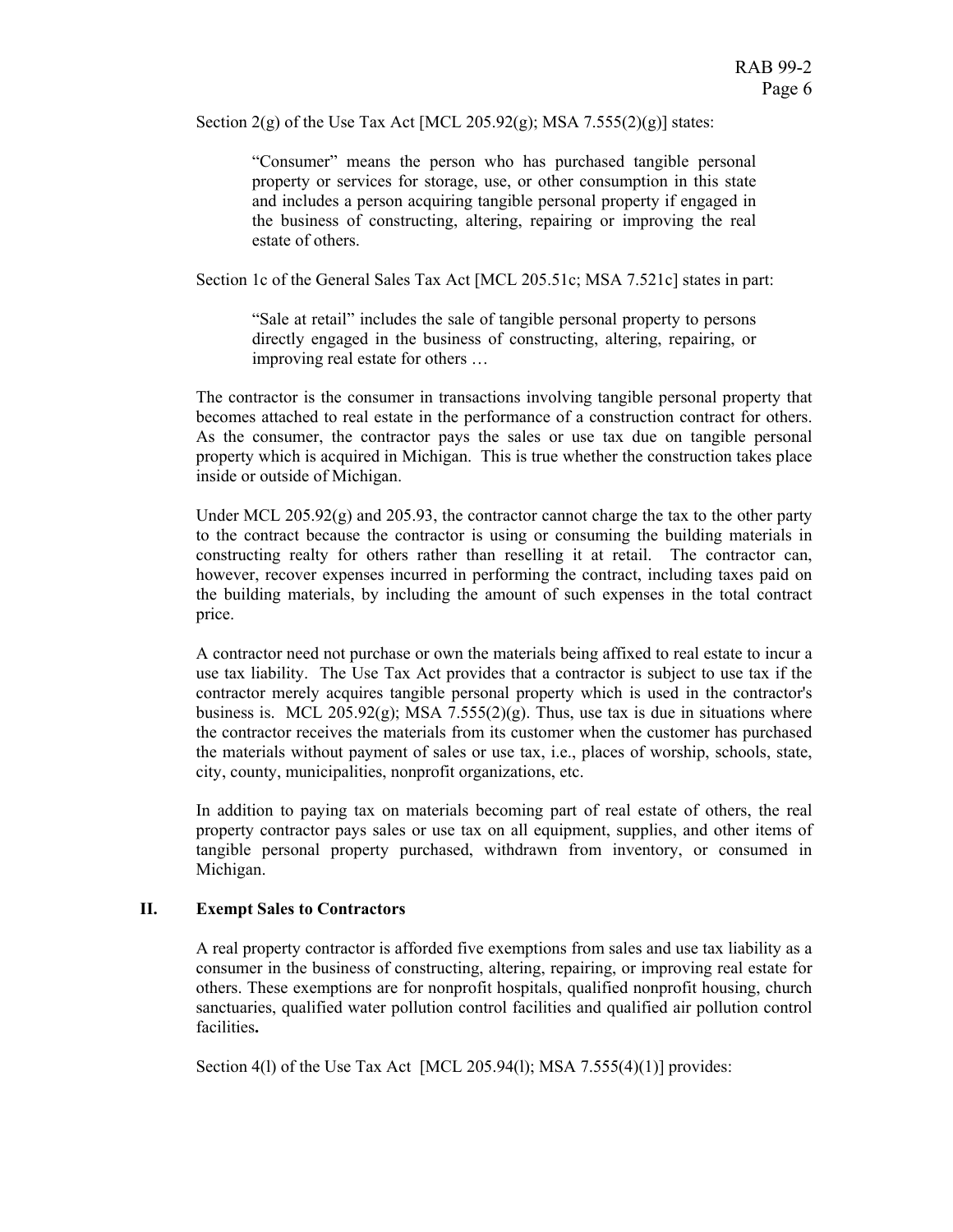The tax levied shall not apply to:

Property purchased by a person engaged in the business of constructing, altering, repairing, or improving real estate for others to the extent the property is affixed to and made a structural part of the real estate of a nonprofit hospital or a nonprofit housing entity . . .

The General Sales Tax Act provides an identical exemption in Section 1c [MCL 205.51(c); MSA 7.521(c)].

Section  $4(v)$  of the Use Tax Act [MCL 205.94(v); MSA 7.555(4)(v)] provides:

The tax levied shall not apply to:

Tangible personal property purchased and installed as a component part of a water pollution control facility for which a tax exemption certificate is issued pursuant to part 37 (water pollution control facilities; tax exemption) of the natural resources and environmental protection act, 1994 PA 451 MCL 324.3701 to 324.3708, or an air pollution control facility for which a tax exemption certificate is issued pursuant to part 59 (air pollution control facility; tax exemption) of the natural resources and environmental protection act, 1994 PA 451, MCL 324.5901 to 324.5908

The General Sales Tax Act provides an identical exemption in Section 4a(o) [MCL 205.54a(o); MSA 7.555(4o)].

Also, effective July 22, 1998 with passage of Public Acts 274 and 275, the General Sales Tax Act and Use Tax Act were both amended to provide an exemption for a "sanctuary". Section 4m of the Use Tax Act [MCL 205.94m(1); MSA 7.555(4m)]was added to read as follows:

(1)The tax levied under this act does not apply to tangible personal property acquired by a person engaged in the business of constructing, altering, repairing, or improving real estate for others if the property is to be affixed to or made a structural part of a sanctuary.

The General Sales Tax Act provides an identical exemption in a new section 4p [MCL 205.54p; MSA 7.555(4p)].

#### **Nonprofit Hospital**

Both the General Sales Tax Act and Use Tax Act, MCL 205.94(l) and MCL 205.51(c) contain similar exemptions with respect to the real estate of "nonprofit hospitals". Both acts describe the term "nonprofit hospitals" as follows:

. . . the property of a nonprofit hospital . . . , the income or property of which does not directly or indirectly inure to the benefit of an individual, private stockholder, or other private person. [MCL 205.51(c); MSA 7.521(c)].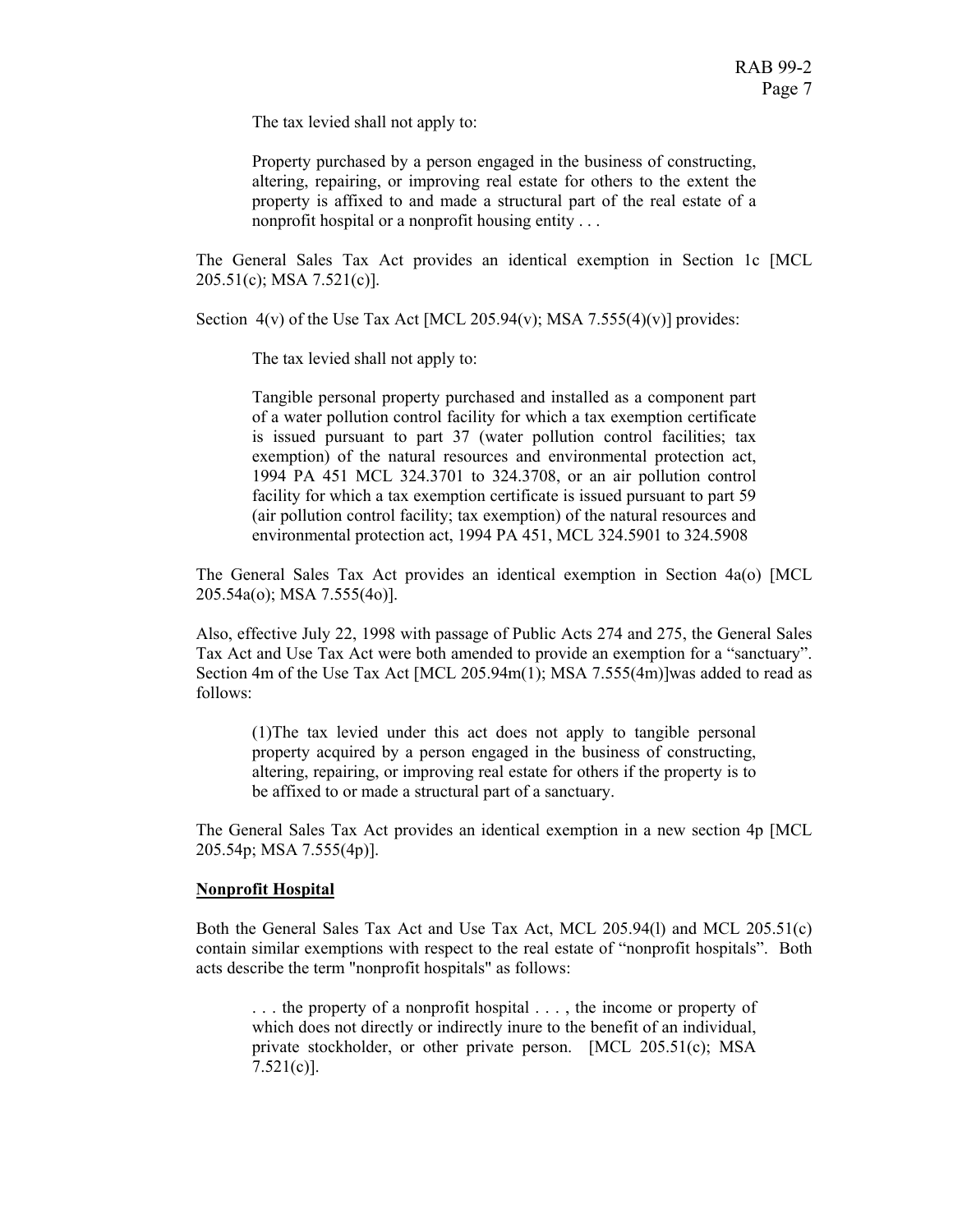To qualify for these two exemptions, the hospital must meet a four-part definition established by the Michigan Court of Appeals in *Canterbury Health Care v Dep't of Treasury*, 220 Mich App 23 (1996):

- 1) the hospital must be a separately organized institution or establishment;
- 2) the hospital must have as its primary purpose the provision of acute or intensive healthcare and nursing;
- 3) the hospital must provide these services to persons requiring them; and,
- 4) the hospital must not be operated for profit and no benefit from the real estate inures to individuals or private shareholders.

The first requirement seeks to ensure that the hospital has a separate organizational identity from other business entities that do not meet the definition of a hospital. Separate accounting, physical separation of the hospital's real estate, exclusive use by the hospital are examples of some of the factors which may indicate that a hospital is a separately organized institution or establishment.

The second requirement examines whether the primary purpose of the hospital is to provide acute or intensive healthcare services. Acute or intensive healthcare must involve any one of the following areas of practice -- medical, obstetrical, psychiatric, or surgical -- and, the level of care must significantly exceed a physician's mere supervision of nurses or the provision of prescription medication. Rather, the level of care concerns the type of treatments that only licensed physicians can perform and which require the physician's active and direct performance.

Licensure by the Michigan Department of Health as a hospital is substantial evidence that a hospital meets this second requirement. On the other hand, licensure as a different type of health care provider weighs against a finding that the provider's facility meets this requirement. For example, licensed nursing facilities or skilled care nursing facilities will likely not meet the second requirement.

The third requirement considers the hospital's actual practice and not just its stated purpose. If a hospital's purpose is to provide acute or intensive healthcare described in the second requirement, the hospital must actually and primarily provide acute or intensive care to persons requiring it. Again, licensure by the Michigan Department of Health as a hospital is substantial evidence that this requirement has been met.

Finally, the fourth requirement of the definition requires that the hospital must be nonprofit. The term "nonprofit" is defined in MCL 205.94(1) and 205.51(C). Not operated for profit means that the income or benefit from the operation of the hospital does not inure, in whole or in part, to individuals or private shareholders, directly or indirectly, and that the activities of the entity or agency are carried on exclusively for the benefit of the public at large, and are not limited to the advantage, interests, and benefits of its members or a restricted group.

If benefit from the real estate inures to individuals or private shareholders in the manner described in the statutes, the real estate will not qualify for exemption, even though owned by a qualified nonprofit hospital entity. Commercial ventures such as shopping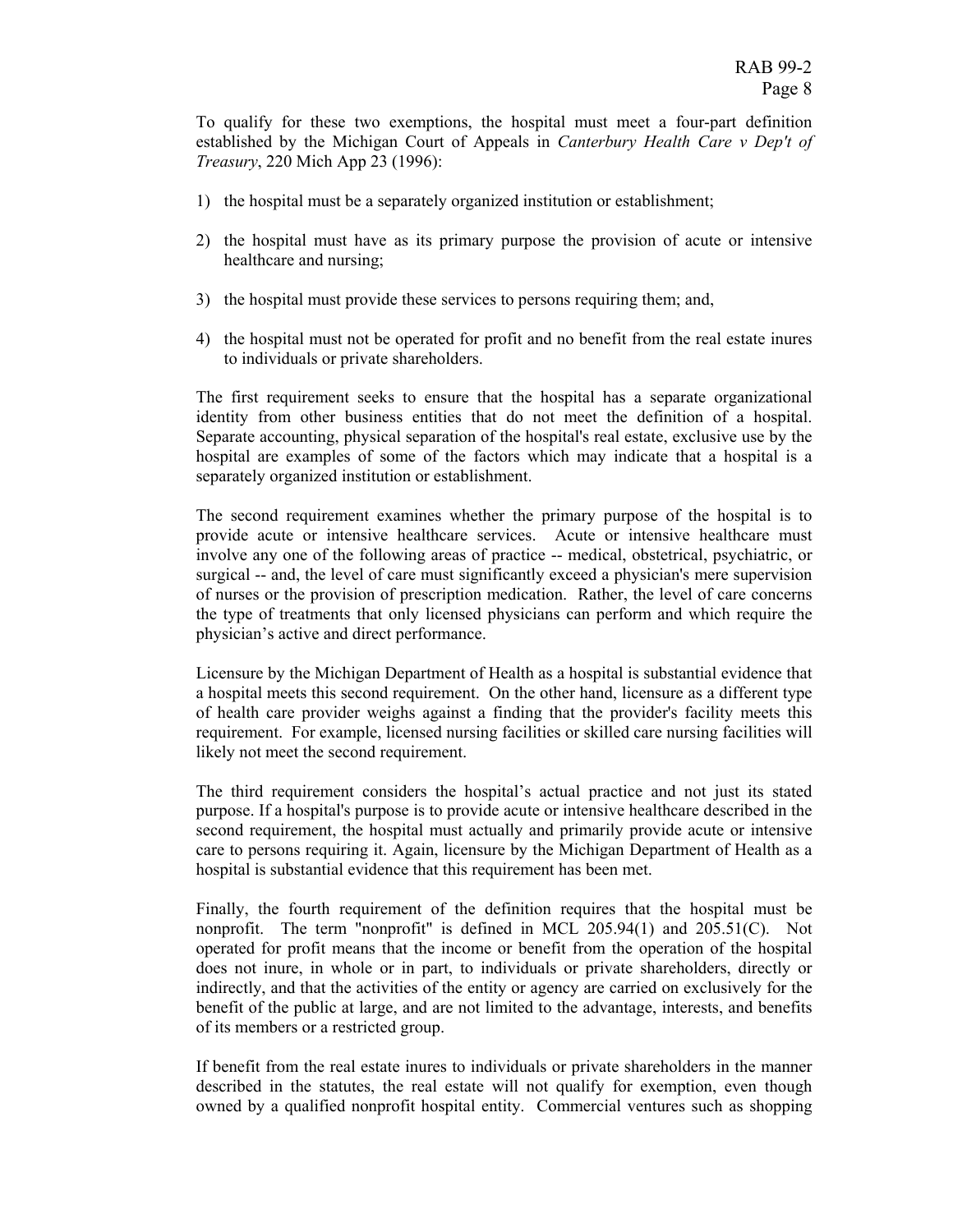center retail store buildings held as an investment will not qualify for exemption. Any buildings in which office space is rented to physicians to carry out their private practices would also not qualify for exemption, and the entire building would be taxable. In instances where a single building is being constructed that will have multiple uses, some of which will not pass the inurement test as previously described, the entire building/project will fail to gain exempt status. This is true regardless of the extent of benefit.

#### **Qualified Nonprofit Housing**

The General Sales Tax Act and Use Tax Act contain identical descriptions of what entities are covered by the exemption for "nonprofit housing entity" exemption to real property contractors at Section 4(l) and Section 1(c) respectively [MCL 205.94(l); MSA  $7.555(4)(1)$  and MCL  $205.51(c)$ ; MSA  $7.521(c)$  respectively]. MCL  $205.51(c)$  states that the exemption for nonprofit housing includes only:

the homes or dwelling places constructed by a nonprofit housing entity qualified as exempt pursuant to section 15a of the state housing development authority act MCL 125.1415a, the income or property of which does not directly or indirectly inure to the benefit of an individual, private stockholder, or other private person. [MCL 205.51(c)]

The statute states that the real property must have received exemption from the Michigan State Housing Development Authority (MSHDA). Additionally, no direct or indirect benefit can inure to any person other than the intended qualified tenants. MSHDA exemption provisions do not currently cover public nonprofit housing. Therefore public nonprofit housing does not qualify exemption to real property contractors.

#### **Church Sanctuaries**

1998 PA 274 and 275 amended the General Sales Tax Act and the Use Tax Act respectively [MCL 205.54p; MSA 7.525(16) & MCL 205.94m; MSA 7.555(4m)], by providing an exemption to real property contractors for tangible personal property affixed to or made a structural part of a sanctuary. MCL 205.54p  $\&$  205.94m define the term sanctuary in the following manner:

"Sanctuary " means only that portion of a building that is owned and occupied by a regularly organized church or house of religious worship that is used predominantly and regularly for public worship. Sanctuary includes a sanctuary to be constructed that will be owned and occupied by a regularly organized church or house of religious worship and that will be used predominantly and regularly for public worship.

These sections also provide the following additional definition:

"Regularly organized church or house of religious worship" means a religious organization qualified under section  $501(c)(3)$  of the internal revenue code of 1986.

Both amendments were given immediate effect on July 22, 1998. Therefore, the exemption is limited to purchases made on or after the effective date of the acts (July 22,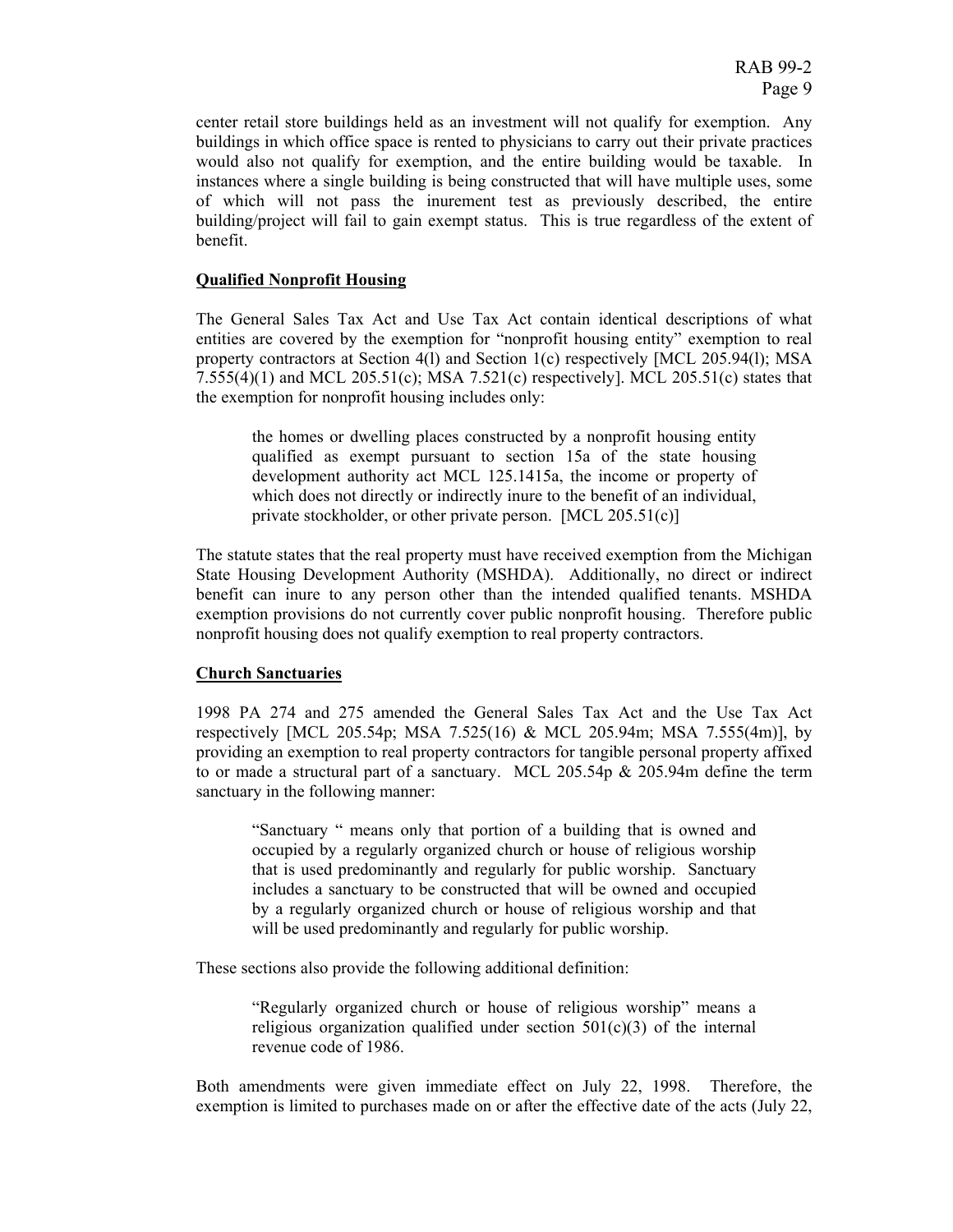1998). Materials purchased prior to July 22, 1998 do not qualify for the exemption regardless of when they might be affixed to an otherwise qualified sanctuary.

The exemption is limited to tangible personal property (materials) "affixed to and made a structural part of a sanctuary."  $[MCL 205.54p(1)$  and  $205.94m(1)$ .] This includes framing materials, finishing materials such as drywall, plaster and brick, and other structural parts of a sanctuary. The exemption does not include tools and equipment or supplies used and consumed in the construction which does not become a structural part of the sanctuary, i.e. sandpaper.

The sanctuary consists of the following:

those portions of a building where the acts of worship take place, and

those portions of a building structurally necessary to the portion of the building where worship takes place.

The exemption is limited to building portions dedicated in a predominant and regular sense to worship service. Predominant use will be presumed if worship service occurs more than 50% of the time the building portion is in use. Use will include passive uses, such as storage. Regular will mean normal or usual and periodic or uniform in occurrence.

"Where the acts of worship take place" is limited to those areas where the public participates in worship services, including areas dedicated to individual worship such as chapels, and those building portions whose sole use and function is directly related to the act of worship. These areas include a sacristy adjacent to the room where public worship services are conducted where consumables are prepared for use in the worship service. It includes a vestry adjacent to the room where public worship services are conducted where clergy or other religious leaders prepare for public worship services. It does not include areas for social functions, day care, schooling, religious education, or any other activity that does not constitute public worship.

"Structurally necessary to the worship portion of the building" is limited to those building portions directly connected to the area where public worship takes place. It includes: foundations, including basement walls which support the interior worship area; exterior walls and their finishing materials directly adjacent to the interior worship area; interior walls, floors and ceilings facing the interior ceiling area; and roofs directly over the interior worship area. To the extent exterior walls, foundations and roofs extend beyond the interior worship area they are not exempt. Roofs not directly over the interior worship area -- such as, roofs over a second story office which is above the interior worship area -- are not exempt. However, roof purchases may be apportioned as provided below.

Structural necessity includes building utilities such as heating, ventilating and air conditioning devices. In instances where a single piece of equipment, such as a furnace, is supplying qualified sanctuary areas as well as other non-exempt areas, a percentage shall be developed to represent the exempt portion of the device. The percentage shall be derived from a fraction, the numerator of which shall be the square footage of the sanctuary, and the denominator of which shall be the total square footage of the entire building. This same percentage may be applied to total materials purchased for use in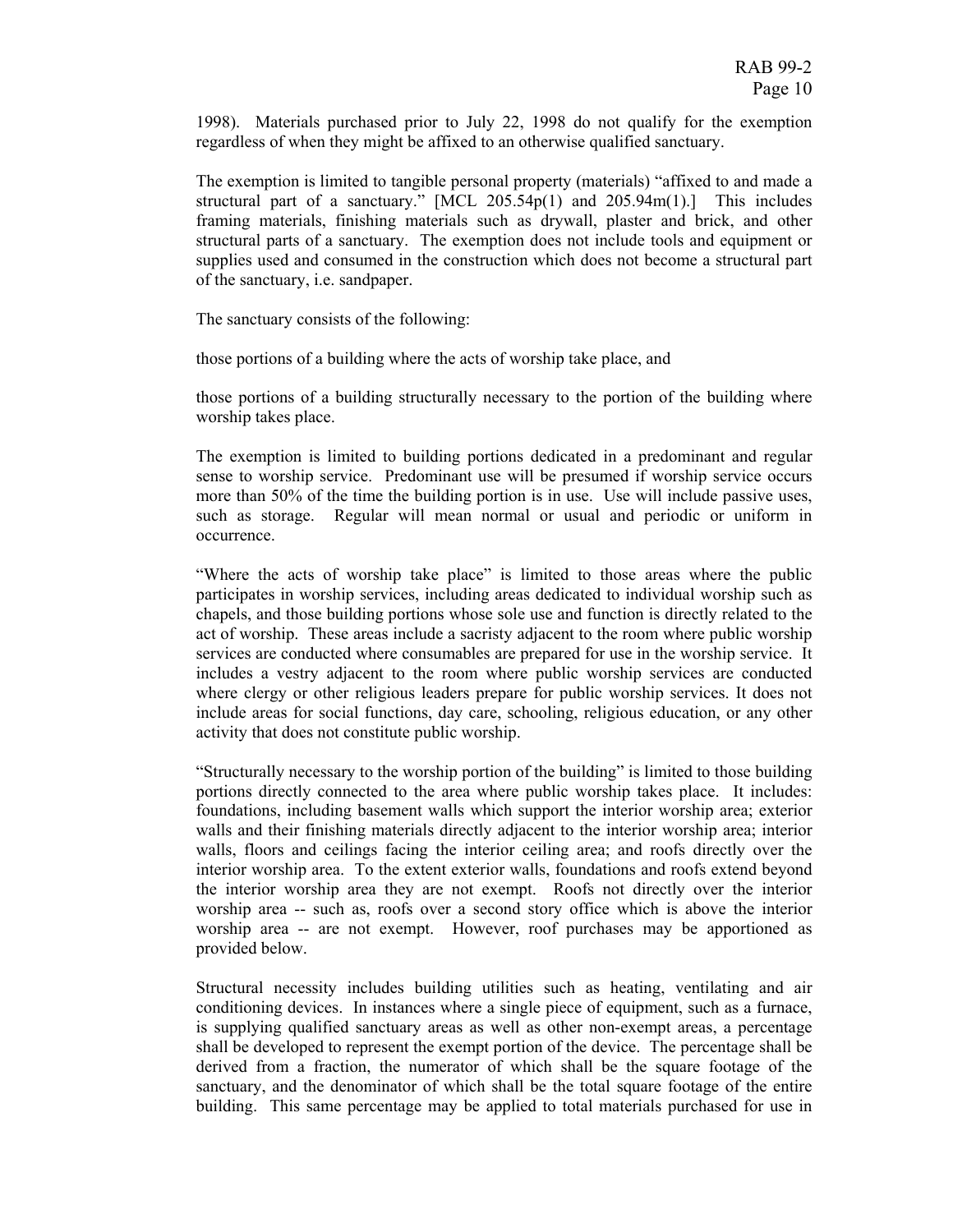multiple areas such as roofs and foundations in lieu of accounting for actual cubic yards of concrete or squares of roof shingles directly under or over the sanctuary.

Building areas generally not provided exemption include a gymnasium, office, vestibule, hallways, restrooms, basements and classrooms. Also not exempt are outdoor areas such as a parking lot, sidewalk and steps leading into a building. Also not exempt are finishing materials affixed to basement foundation walls or attached to walls common to the sanctuary, but constituting the interior walls of space dedicated to any activity other than public worship. Basement floors and second story flooring are not exempt.

#### **Water Pollution Control Facilities and Air Pollution Control Facilities**

The State Tax Commission grants exemption through issuance of a certificate for qualified water or air pollution control facilities. This exemption may include portions of real property as well as equipment and other items of tangible personal property.

The Department will not allow an exemption until it has received a signed exemption certificate from the State Tax Commission. However, after a certificate is granted, refunds will be authorized. Requests for refund review as well as other information may be obtained from the Technical Section of the Sales, Use and Withholding Taxes Division at the telephone number and address listed at the end of this bulletin.

## **Documentary Support for an Exempt Real Property Contract**

A real property contractor who intends to make claims of exemption for materials used in any of the above exempt types of construction contracts should obtain a written statement from the qualified nonprofit housing entity, nonprofit hospital, church, or owner of water and/or air pollution control facilities. The information given in the statement should be specific, such as:

the entity that owns and is having the hospital structure constructed meets the four-part definition of hospital and no benefit of the hospital will inure, directly or indirectly, to a private individual; or,

the nonprofit housing entity has qualified under section 15a of the state housing development authority act of 1966; or,

the entity that owns and is having the sanctuary constructed is a church or house of religious worship qualified under section  $501(c)(3)$  of the internal revenue code, and the designated exempt portion of the building will be used predominately and regularly for religious worship; or,

the real property construction claimed exempt for air and water pollution control reasons has been granted an exemption certificate by the State Tax Commission.

Where appropriate the statement should be accompanied by supporting documentation. Such documentation may include copies of the Michigan State Housing Development Authority ruling, a hospital license from the Michigan Department of Public Health, State Tax Commission certification, or Internal Revenue Service 501(c)(3) ruling letter.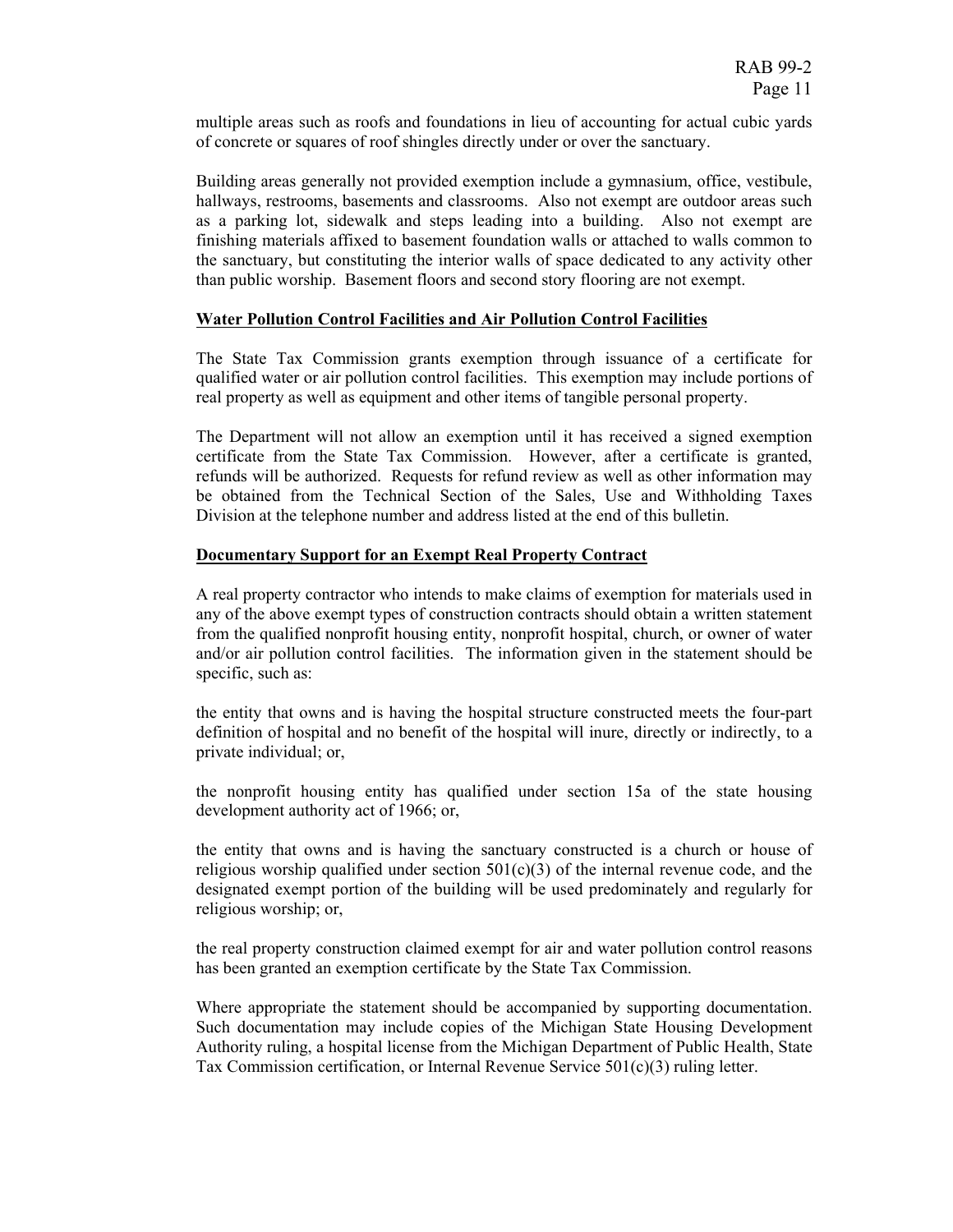#### **III. Contractors Engaged in Retail Sales**

A person engaged as a real property contractor in the business of constructing, altering, repairing or improving real estate may also be engaged in the business of making sales at retail. For example, a contractor may make over-the-counter sales of building materials, or may, in the course of performing a construction contract, sell tangible personal property that will remain tangible personal property rather than becoming affixed to realty upon installation.

Contractors who are also retailers are required to be licensed under the General Sales Tax Act. Contractor/retailers holding a valid sales tax license are exempt from sales tax when purchasing tangible personal property for resale. When making such purchases, the properly licensed contractor/retailer must provide its sales tax license number to the supplier and include the phrase "for sale at retail" on the exemption claim form provided to the supplier.

A contractor/retailer is exempt from tax when purchasing inventory for resale in the manner described above. However, the contractor/retailer is taxed when material is removed from resale inventory in Michigan for the contractor/retailer's own use in a construction contract. The material is taxable in Michigan whether the contractor uses it in a construction contract in this state or elsewhere.

## **IV. Suppliers**

A supplier is a person in the business of selling building materials to contractors. Suppliers make sales at retail. Contractors purchase property that will be affixed to and made a structural part of real estate in the performance of a construction contract.

Although the contractor is the consumer and must pay the sales or use tax due on the transaction, the supplier is liable for the collection and payment of the tax to the Department of Treasury. The supplier is relieved of this responsibility only when:

- 1. building materials purchased by the contractor are to be affixed to and become a structural part of the real estate of one of the exempt properties described in section II of the "Conclusions" section of this bulletin; or,
- 2. materials are purchased for resale.

The supplier must retain records of tax-exempt sales to contractors. When the property is sold for resale, the supplier must retain sales documentation containing the contractor's sales tax license number and identifying the sale as "for sale at retail." When the sale is of property to be affixed to and made a structural part of real estate of one of the exempt properties described in this bulletin, the supplier must obtain a properly executed exemption certificate. A copy of the prescribed form of exemption certificate is attached at the end of this RAB. For a more detailed discussion of exemption certificates see the Department's Revenue Administrative Bulletin (RAB) entitled SALES AND USE TAX EXEMPTIONS AND REQUIREMENTS.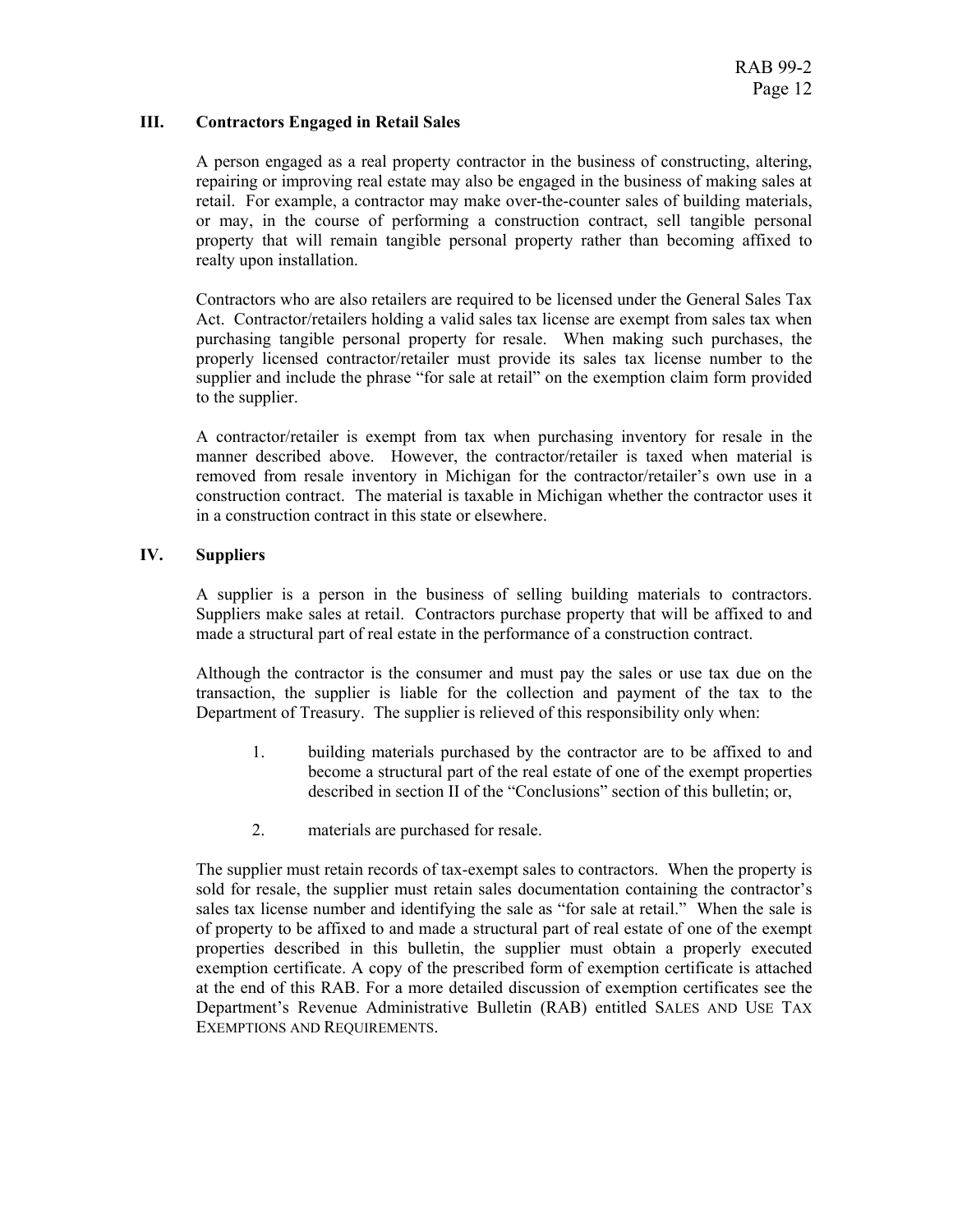#### **Related RAB**

For a detailed discussion of the tax liability of contractors who manufacture, fabricate or assemble tangible personal property before they affix it to real estate see the Department's Revenue Administrative Bulletin (RAB) titled USE TAX BASE OF TANGIBLE PERSONAL PROPERTY AFFIXED TO REAL ESTATE BY A MANUFACTURER/CONTRACTOR.

#### **Assistance**

For further information or to request a copy of the RABs referred to above please contact:

Michigan Department of Treasury Sales, Use and Withholding Taxes Division, Technical Section Treasury Building 430 W. Allegan St. Lansing, Michigan 48922

Telephone: (517) 373-3190

Treasury website www.treas.state.mi.us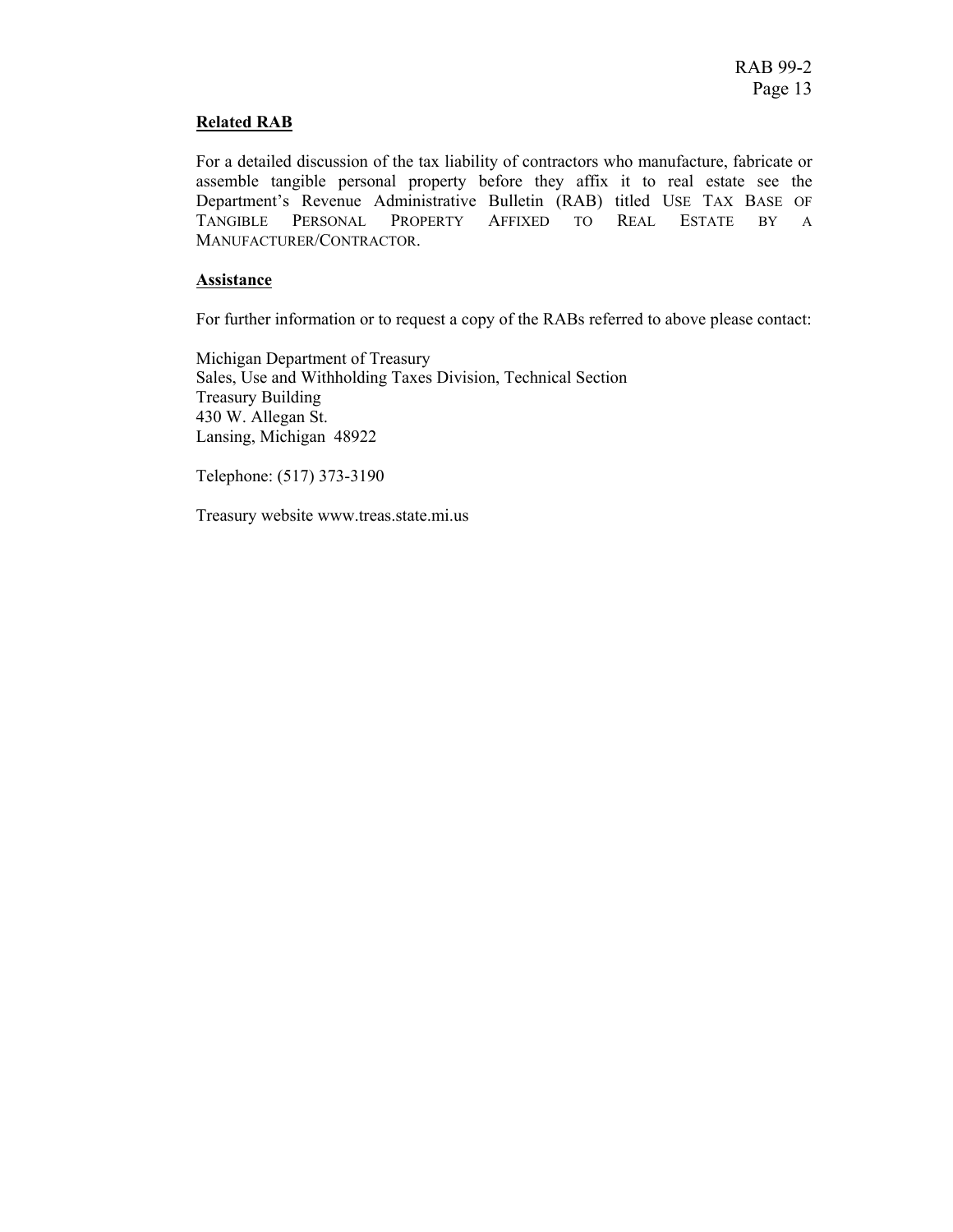#### **MICHIGAN SALES AND USE TAX CERTIFICATE OF EXEMPTION**

# **This certificate is invalid unless all four sections are completed by the purchaser.**

**Section 1**: Check one of the following:

| $\Gamma$ One time purchase | $\Gamma$ Blanket certificate <sup>1</sup> |
|----------------------------|-------------------------------------------|
|----------------------------|-------------------------------------------|

The purchaser hereby claims exemption on the purchase of tangible personal property and selected services made under this certificate from:

|                                                                                                                                                                                                                                |                       | (Vendor's Name) |       |          |
|--------------------------------------------------------------------------------------------------------------------------------------------------------------------------------------------------------------------------------|-----------------------|-----------------|-------|----------|
| and certifies that this claim is based upon the purchaser's proposed use of the items or services, or the status of the purchaser:                                                                                             |                       |                 |       |          |
| Section 2: Items covered by this certificate:                                                                                                                                                                                  |                       |                 |       |          |
| $\Gamma$ All items purchased<br>T Limited to the following items:                                                                                                                                                              |                       |                 |       |          |
| Section 3: Basis for exemption claim:                                                                                                                                                                                          |                       |                 |       |          |
| Resale                                                                                                                                                                                                                         |                       |                 |       |          |
|                                                                                                                                                                                                                                |                       |                 |       |          |
| Γ At Wholesale - No Number Required                                                                                                                                                                                            |                       |                 |       |          |
| T Agricultural Production: (Describe) Manual Agricultural Agricultural Agricultural Agricultural Agricultural Agricultural Agricultural Agricultural Agricultural Agricultural Agricultural Agricultural Agricultural Agricult |                       |                 |       |          |
| $\Gamma$ Industrial Processing                                                                                                                                                                                                 |                       |                 |       |          |
| Non-Profit Organizations                                                                                                                                                                                                       |                       |                 |       |          |
| Γ Government Entity, Nonprofit School, Nonprofit Hospital, and Church<br>(circle type of organization)<br>$\Gamma$ Internal Revenue Code Section 501(c)(3) and 501(c)(4) Organizations                                         |                       |                 |       |          |
| Γ Exempt letter from the State of Michigan                                                                                                                                                                                     |                       |                 |       |          |
| $\Gamma$ Other (explain):                                                                                                                                                                                                      |                       |                 |       |          |
| Section 4: Certification:                                                                                                                                                                                                      |                       |                 |       |          |
| In the event this claim is disallowed, the purchaser promises to reimburse the seller for the amount of tax involved.                                                                                                          |                       |                 |       |          |
| Purchaser                                                                                                                                                                                                                      | <b>Street Address</b> |                 |       |          |
| Area Code / Telephone No.                                                                                                                                                                                                      | City                  |                 | State | Zip Code |
| Signature and Title                                                                                                                                                                                                            |                       | Date Signed     |       |          |
|                                                                                                                                                                                                                                |                       |                 |       |          |

Name (Print or Type)

**1 A blanket certificate is valid for three years from date of signature unless an earlier expiration date is listed below:**

Expiration date, if less than three years: \_\_\_\_\_\_\_\_\_\_\_\_\_\_\_\_\_\_\_\_\_\_\_\_\_\_\_\_\_\_\_\_\_\_ .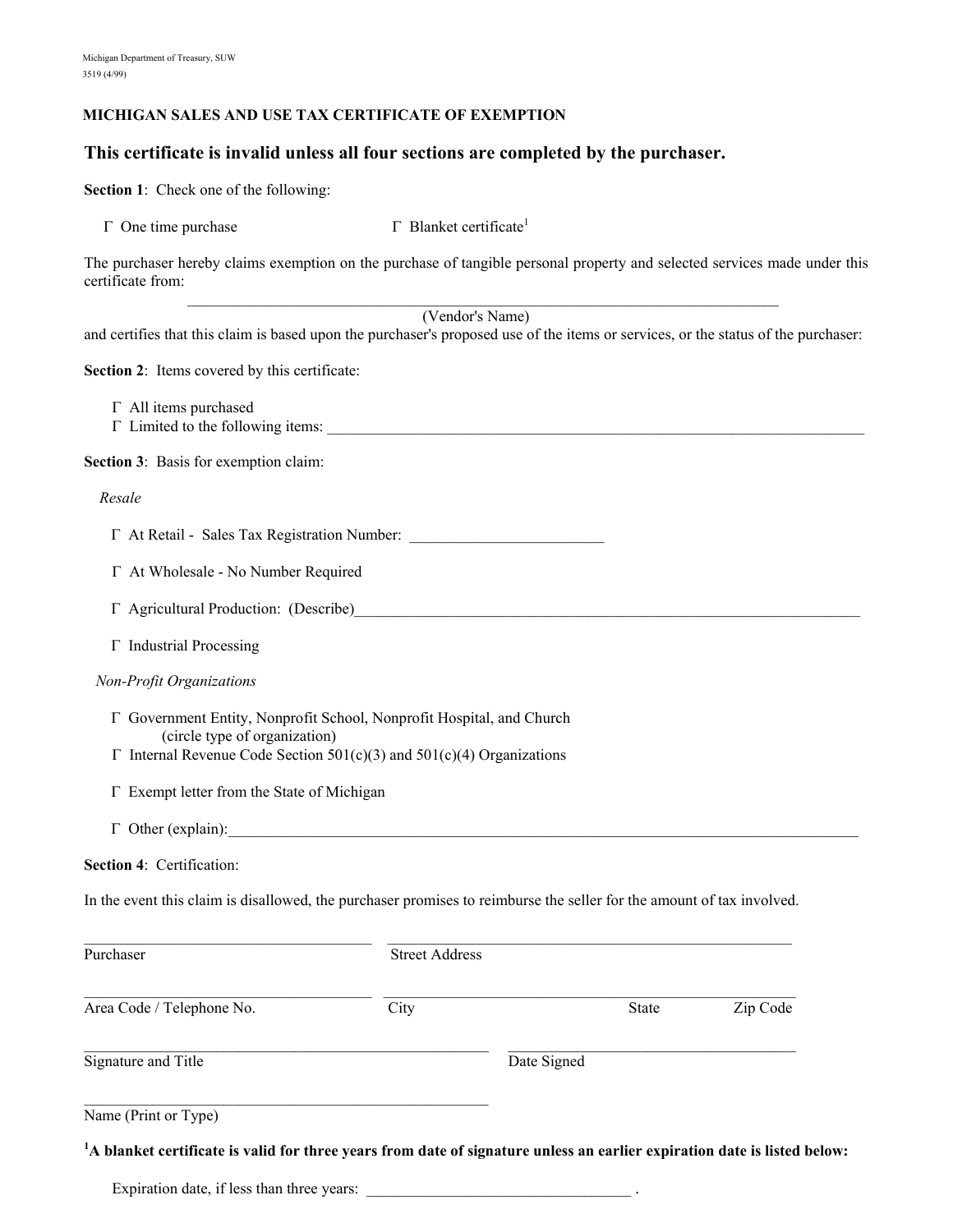# **MICHIGAN SALES AND USE TAX CONTRACTOR ELIGIBILITY STATEMENT FOR QUALIFIED NONPROFIT HOSPITALS, NONPROFIT HOUSING, CHURCH SANCTUARIES, AND POLLUTION CONTROL FACILITIES EXEMPTIONS**

A real property contractor may use this form to obtain a statement from the property owner that materials to be affixed to and made a structural part of certain real property qualify for exemption based on facts within the control of the property owner. The property owner should complete the form and return it to the contractor who will submit this form to the supplier along with the Sales and Use Tax Certificate of Exemption at the time of purchase. Nothing in this statement should be construed to relieve a contractor from tax liability if it is found that the subject property does not qualify for the exemption.

## **PROPERTY OWNER STATES that materials will be affixed to and made a structural part of its real property and that the property owner is one of the following entities (Check the box that applies):**

# **Nonprofit Hospital**

Check this box only if the property owner meets the definition of hospitals contained in Revenue Administrative Bulletin 99-2 and no benefit will inure directly or indirectly to a private individual.



## **Qualified Nonprofit Housing**

Check this box only if the property owner is qualified under section 15a of the state housing development authority act of 1966. (Attach a copy of the Michigan Housing Development Authority ruling.)

## **Qualified Water Pollution Control Facility**

(Attach a copy of the exemption certificate granted by the Michigan State Tax Commission.)



## **Qualified Air Pollution Control Facility**

(Attach a copy of the exemption certificate granted by the Michigan State Tax Commission.)

#### **Church Sanctuary**

Check this box only if the property owner is a religious organization qualified under section  $501(c)(3)$  of the internal revenue code and the material will be affixed to the designated exempt portion of the building defined by law as a sanctuary that is or will upon completion be used predominantly and regularly for religious worship. (Attach verification of 501(c)(3) status from the Internal Revenue Service)

*Optional:* A percentage can be used to determine the exempt portion of a piece of equipment or an order of materials to be used in taxable and nontaxable areas. The percentage is a fraction, the numerator of which is the square footage of the sanctuary and the denominator is the square footage of the entire building.

- Square footage of sanctuary
- Square footage of entire building
- The percentage of the building that constitutes that sanctuary is (Rounded to the nearest one-hundredth of a percent)

The undersigned property owner states that the attached documentation (if applicable) and the representations on this form are true and acknowledges that the contractor, the seller, and the State of Michigan may rely upon this form to determine qualifications for tax exemption.

| Property Owner         | <b>Street Address</b> |       |             |
|------------------------|-----------------------|-------|-------------|
| Area Code/Telephone No | City                  | State | Zip Code    |
| Signature and Title    |                       |       | Date Signed |